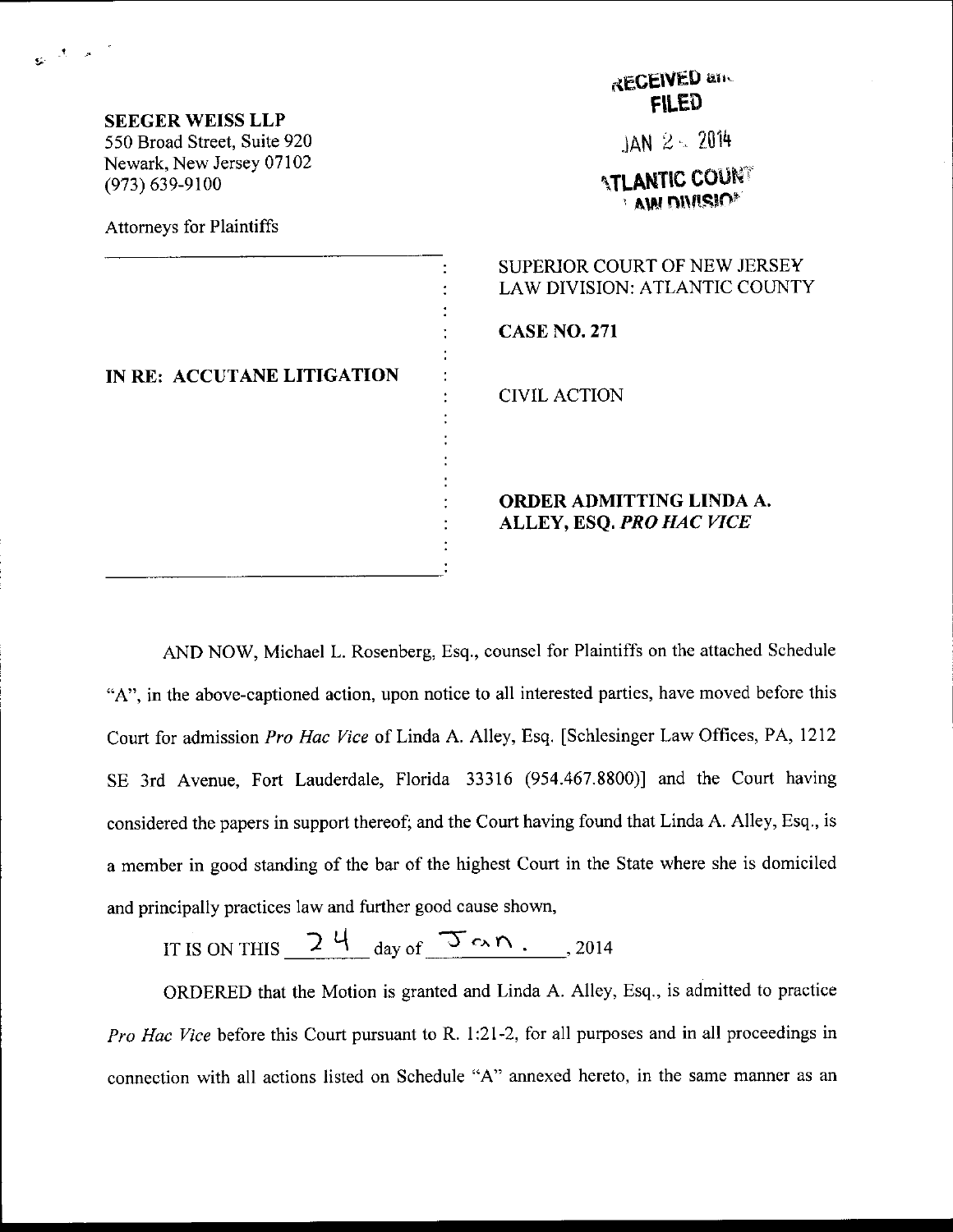attomey who is admitted to practice in this State and is domiciled and maintains an office for the

practice of law in the State of New Jersey, provided that she shall:

 $\mathcal{A}=\mathcal{A}^{-1}$ 

- 1. abide by the Rules of Court for the State of New Jersey, including all disciplinary rules;
- 2. consent to the appointment of the Clerk of the Supreme Court as an agent upon whom service of process may be made for all actions against her and her firm that may arise out of her participation in this matter;
- 3. notifu the Court immediately of any matter affecting her standing before this Court; and
- 4. have all pleadings and other papers filed in this Court signed by an attorney-atlaw of this Court employed by the firm of Seeger Weiss LLP, who shall be responsible for the conduct of Linda A. Alley, Esq., and it is further

**ORDERED** that Linda A. Alley, Esq., shall make payment of fees as provided in the New Jersey Rules of Court, R. 1:28-l(b), 1:28-2 and 1:28b-1(e), within thirty (30) days of the date of this order, and it is further

ORDERED that the Clerk of this Court shall forward a copy of this Order to the

Treasurer of the New Jersey Fund for Client Protection; and it is further

ORDERED that copies of this Order shall be served by attomeys for Plaintiffs on the attached Schedule "A", upon counsel for the defendants within seven (7) days of the receipt thereof.

THE HON. CAROL E. HIGBEE